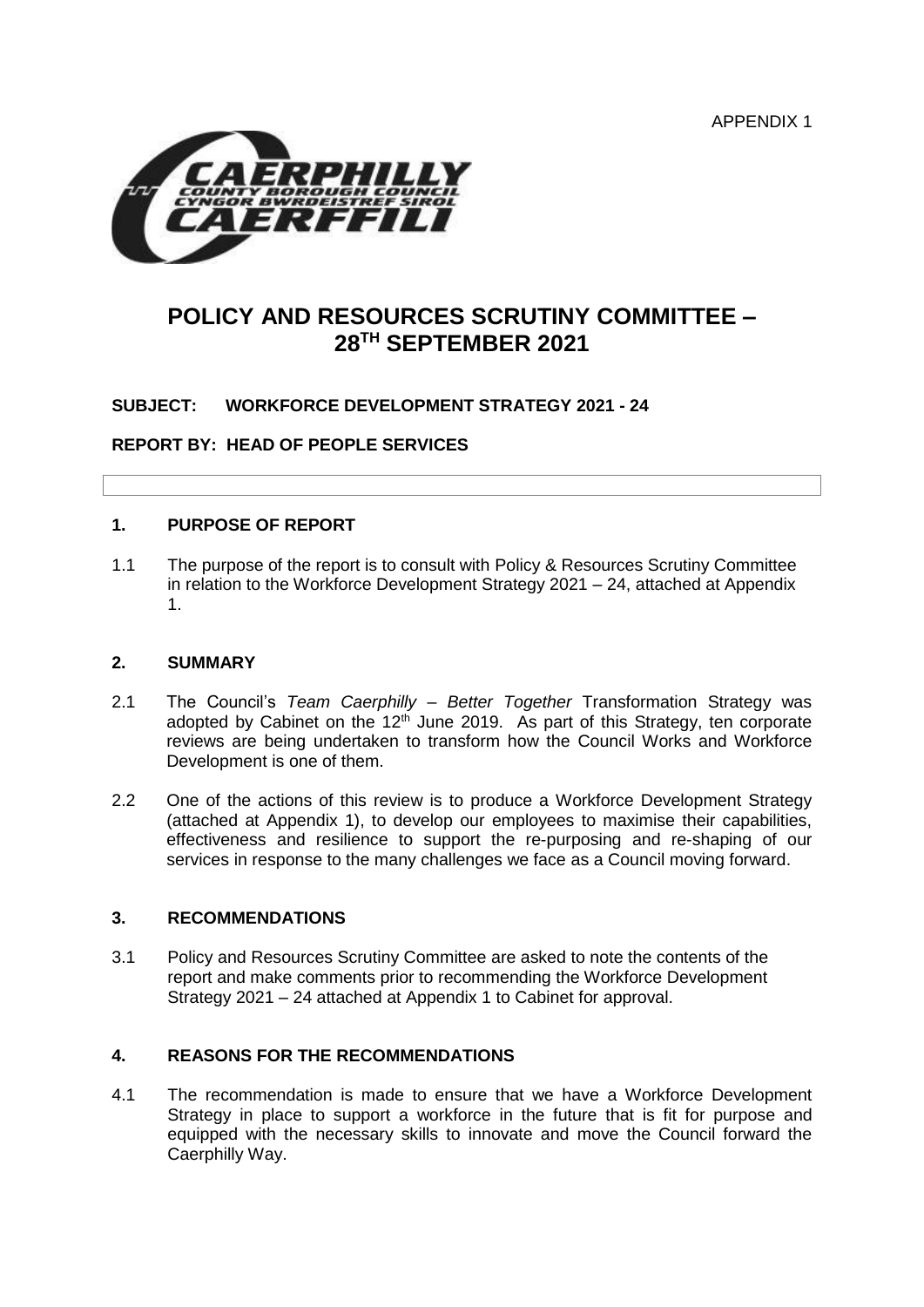# **5. THE REPORT**

- 5.1 As stated, the Council's Team Caerphilly Better Together Transformation Strategy was adopted by Cabinet on the  $12<sup>th</sup>$  June 2019 and ten corporate reviews are being undertaken to transform how the Council works and Workforce Development is one of them.
- 5.2 The Workforce Development Strategy 2021 24 (attached at Appendix 1) adopts the principles of place shaping, collaboration, digitalisation, commercialisation and innovation. Together with the actions and objectives prioritised in our Strategic Equality Plan 2020-2024, Customer & Digital Strategy 2019-2023, Commercialisation and Innovation Strategy and Service Review Methodology, the effective implementation of this Workforce Development Strategy will be fundamental to meeting the Council's ambitious transformation agenda.
- 5.3 The changing landscape in public health, politics, economics, technology, demography, environmental impact mitigation and social attitudes are influencing how we resource the Council. With concerns over skills shortages, an aging workforce and increasing competition to attract talent to Caerphilly, a strategically planned approach to workforce development is necessary to align strategy, processes and people.
- 5.4 The effective implementation of this Strategy will embed Workforce Planning as an essential business process that is undertaken on a regular basis. Workforce Planning will include skills, audits, structure reviews and identification of priority actions to address workforce risks and development needs.
- 5.5 The Council's HR polices confirm that employees are our most valuable asset and recognise that attracting and retaining a well-trained, well-motivated and flexible workforce, with a wide range of skills and experience is essential to the provision of quality services. Our people are at the very heart of everything we do. Our continuing success as a Council will be dependent on us having a workforce that will champion our values and is fit for the future and this Workforce Development Strategy reinforces this.
- 5.6 Under this strategy, we will seek to address the challenges identified in our stakeholder engagement through the further development of our recruitment strategies and procedures and improve our ability to attract the best and brightest talent to the authority. We will explore and develop new initiatives to enhance work opportunities for our residents, utilising government funded employment programmes to widen the provision of apprenticeships, work placements and work experience opportunities.
- 5.7 A Workforce Planning Framework will be implemented to help translate this strategy into practice and equip our managers with a reference tool to proactively organise and develop their workforce. This will include the development of *agile working solutions* to meet ever changing service needs and address staff shortages, surpluses, talent gaps and skill mismatches. The effective implementation of this strategy will ensure that current and future workforce needs are known, modelled and are capable of meeting changing service delivery requirements and needs.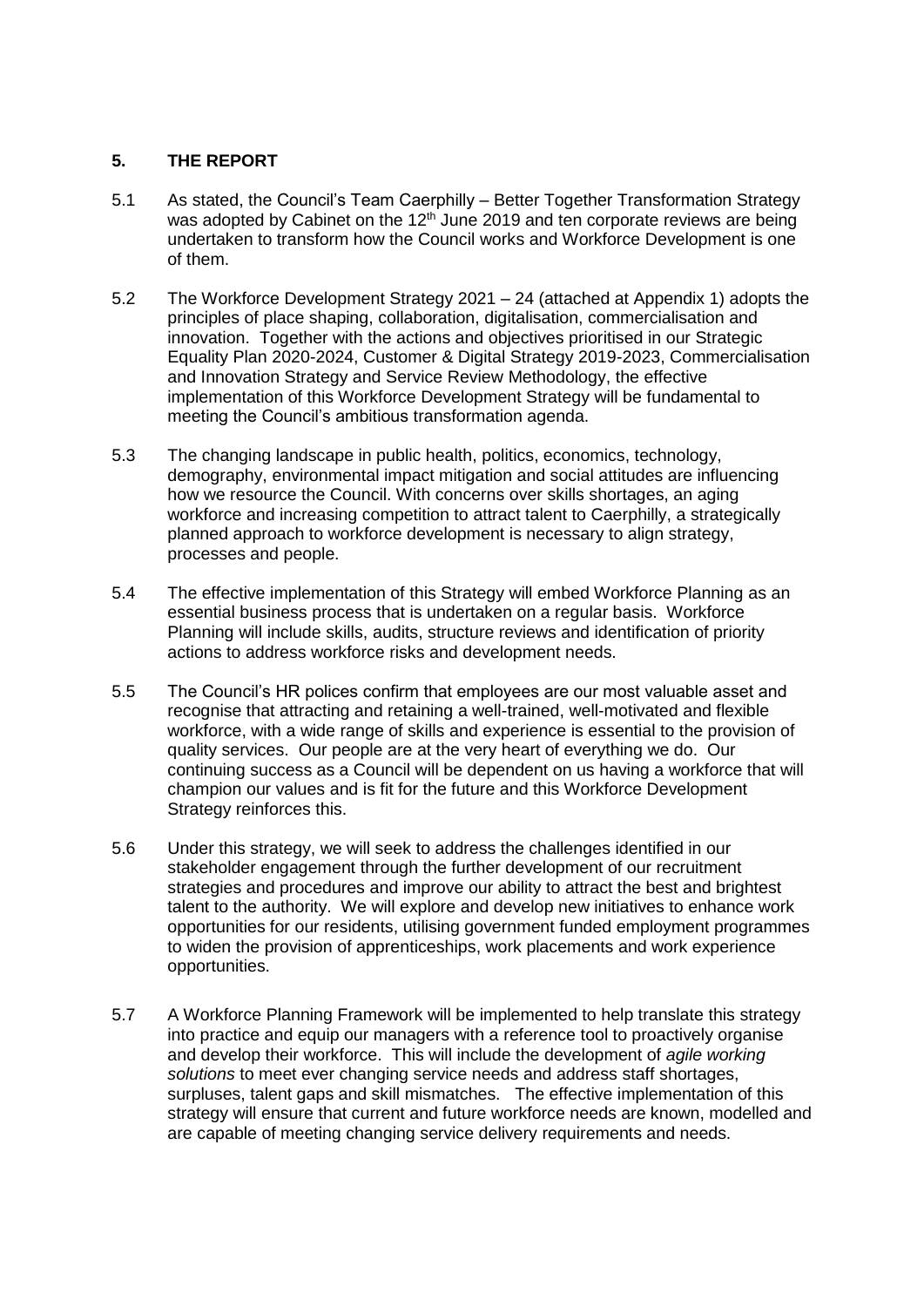- 5.8 Under this Strategy, we will work collaboratively to remove any artificial barriers to workforce development and work together strategically to provide comprehensive learning and development programmes, training initiatives and access to a wide range of digital resources that will be accessible to the wider workforce.
- 5.9 Currently, there is no corporate coordinated approach to Learning and Development across the Council, with each service responsible for their own learning provision. This Strategy supports a workforce that is fit for the future and equipped with the necessary skills to innovate and deliver the Council's Transformation Programme. To ensure that we provide comprehensive learning and development programmes, training initiatives and access to a wide range of digital resources, so that our employees will have every opportunity to enhance their skills and fulfil their potential, the central coordination of workforce development is key in the delivery of this strategy.
- 5.10 This is an ambitious Workforce Development Strategy and comprehensive in content with key priorities highlighted and appropriate resources will be required for the future delivery of coordinated workforce development function. Members will recall that the report to Council dated 13<sup>th</sup> July 2021 entitled 'Provisional Revenue Budget Outturn for 2020/21, included a proposal to set aside funding of £168k to appoint staff on a fixed-term basis to undertake the initial planning and scoping required, which Members agreed. The recruitment for these posts has commenced and an updated report in relation to centralised Learning and Development will be presented to Policy and Resources Scrutiny for information.
- 5.11 Workforce development is being undertaken to different degrees across the Council. This ambitious Strategy will bring a coordinated approach to workforce development across the Council's services.

## 5.12 **Conclusion**

The Council's clear commitment to workforce development is now captured in the Workforce Development Strategy 2021 – 24, to ensure that we have a well-trained, well-motivated and flexible workforce, that are capable of dealing with the many future challenges we will face across the Council.

### 6. **ASSUMPTIONS**

6.1 There are no assumptions made within this report.

# 7. **SUMMARY OF INTEGRATED IMPACT ASSESSMENT**

- 7.1 The Public Sector Equality Duty requires the Council to have "due regard" to the need to eliminate unlawful discrimination, harassment and victimisation; advance equality of opportunity between different groups; and foster good relations between different groups. It is recognised that the key principles of this Workforce Development Strategy will have significant benefits for our employees, i.e. permanent, casual and temporary.
- 7.2 This Strategy outlines our aspirations of being recognised as an employer of choice in terms of our approach to diversity, equalities, personal well-being, learning, being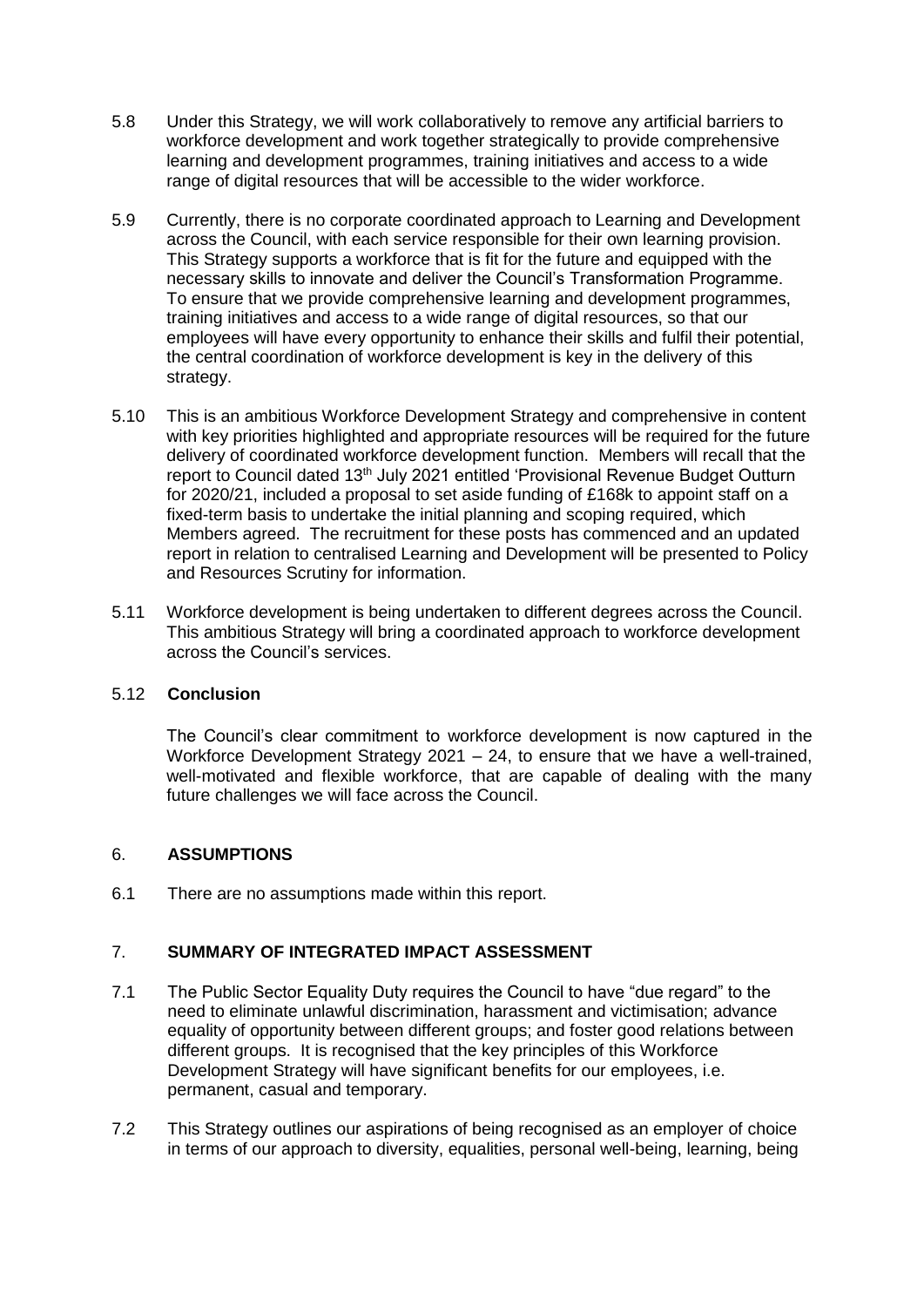forward thinking and resilient to change and leadership development. Strengthening Inclusivity and Equality lies at the heart of this strategy.

- 7.3 The Socio-economic Duty gives us an opportunity to do things differently and put tackling inequality genuinely at the heart of key decision making. The changing landscape in public health, politics, economics, technology, demography, environmental impact mitigation and social attitudes are influencing how we resource the Council. With concerns over skills shortages, an aging workforce and increasing competition to attract talent to the Council, a strategically planned approach to workforce development is necessary to align strategy, processes and people. This includes a non-guaranteed hours' review to restrict/limit the use of casual zero hours contracts moving forward and thus provide more sustainable employment opportunities.
- 7.4 Under this Strategy, we will be exploring and developing new initiatives to enhance work opportunities for our residents, utilising government funded employment programmes to widen our provision of apprenticeships, work placements and work experience opportunities. The Council furthermore supports payment of the Foundation Living Wage which supports young people starting in modern apprenticeship roles.
- 7.5 Agile Working Opportunities that promote greater choice for where work may be carried out will assist in reducing the Council's and the employee's carbon footprint and will in many instances support employee wellbeing and offer a greater choice of employment opportunities that may have been unreachable for some based on where they live and/or their individual circumstance.
- 7.6 This Strategy supports learning and development opportunities for all staff and enables employment through the creation of more substantial and sustainable employment linked to a non-guaranteed hours review. Combined with the provision of the Foundation Living Wage and strengthening of our employment programmes to widen our provision of apprenticeships, work placements and work experience opportunities, the impact of this Strategy is largely positive on the Council's workforce as a whole, i.e. current and future.
- 7.7 The Integrated Impact Assessment is attached at Appendix 2.

### **8. FINANCIAL IMPLICATIONS**

8.1 There are no immediate financial implications to this report. Any budgetary requirements to support workforce development will be subject to appropriate authorisation.

### **9. PERSONNEL IMPLICATIONS**

9.1 The centralised Learning and Development team referred to in point 5.10 will be part of the HR structure and recruitment to the posts will be in accordance with Council policies and procedures.

### **10. CONSULTATIONS**

10.1 The majority of consultation responses have been incorporated in the Strategy.